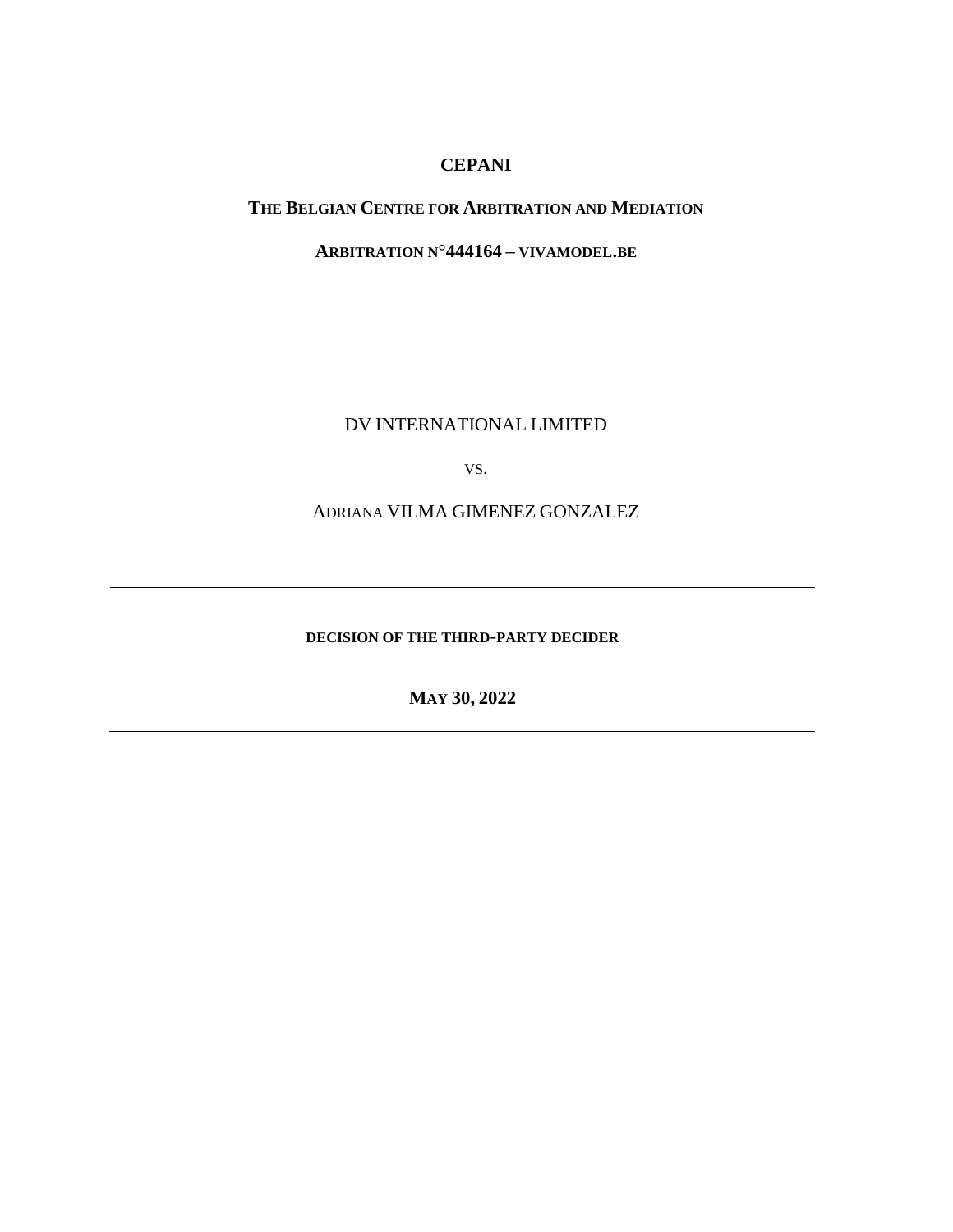#### **1. The parties**

#### *Complainant* **: DV INTERNATIONAL LIMITED**

with registered offices at Castle Street 7, JE2 3BT Jersey St. Helier, United Kingdom

hereinafter referred to as *"the Complainant"*

*Represented by*

Etienne WERY, attorney at Ulys Law Firm, Avenue de la Couronne 224, 1050 Brussels, Belgium (etienne.wery@ulys.net)

#### *Domain name holder, Respondent* **: Adriana VILMA GIMENEZ GONZALEZ**

With address at Pablo Picasso 15, 48012 Bilbao, Bizkaia, Spain (adri65gimenez@yahoo.es)

hereinafter referred to as *"the Domain name holder"*

#### **2. Domain name**

Domain name: **VIVAMODEL.BE**

Registered on: 12 April 2019

hereinafter referred to as "*the domain name*"

#### **3. Background of the case**

On March 22, 2022, the Complainant filed a complaint with CEPANI in view of a decision of a Third-Party Decider, according to the Belgian Centre for Arbitration and Mediation for domain name dispute resolution rules (hereinafter "the CEPANI Rules") and Article 10 of the "Terms and conditions of domain name registrations under the ".be" domain operated by DNS", entitled "Dispute Resolution Policy" (hereinafter "the Policy").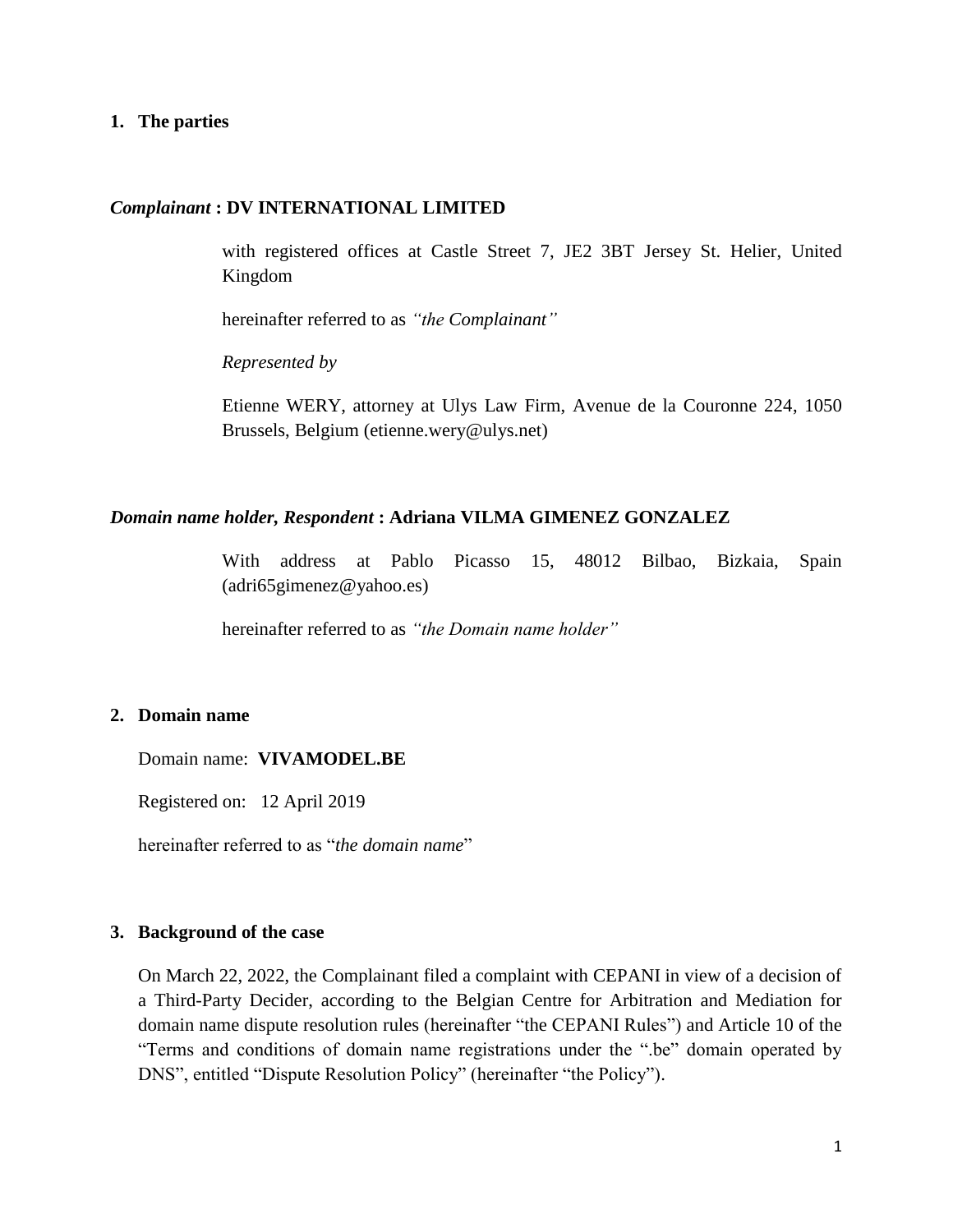The Complainant request that the contested domain name be transferred in their favour.

The complaint was notified to the Domain name holder who was invited to reply.

The Domain name holder submitted on April 27, 2022 a letter and on April 28, 2022 an empty response form.

Mr. Fernand de Visscher was appointed on May 2, 2022 by the CEPANI as the Third-Party Decider to settle the dispute pursuant to Article 7.2. of the CEPANI Rules.

The CEPANI also informed the Third-Party Decider that the deliberations would be closed by May 9, 2022 and that his decision has to be filed by May 23, 2022. Both the Complainant and the Domain name holder were informed of the aforementioned deadlines.

On May 17, 2022, the Third-Party Decider asked the parties to provide more information and comments on the lack of registration of the licence relied upon by the Complainant (Article 13 of the CEPANI Rules).

On May 20, 2022, the Complainant gave some comments regarding the issue raised by the Third-Party Decider.

On May 21, 2022, the deliberations were closed.

The Third-Party Decider's decision is issued in consideration of:

-the complaint dated May 22, 2022 and the annexed documents;

-the empty response form dated April 28, 2022 and the letter dated April 27, 2022;

-the comments given by the Complainant dated May 20, 2022;

-the CEPANI Rules;

-the Policy.

## **4. Factual information : summary**

4.1. The Complainant set out that Digital Ventures Malta Limited, owner of the Benelux trade mark VIVASTREET (registered on April 12, 2010 – registration No. 875393), have granted an exclusive licence on the trade mark to the Complainant. The Benelux trade mark is registered to designate services in class 38, i.e. telecommunications services.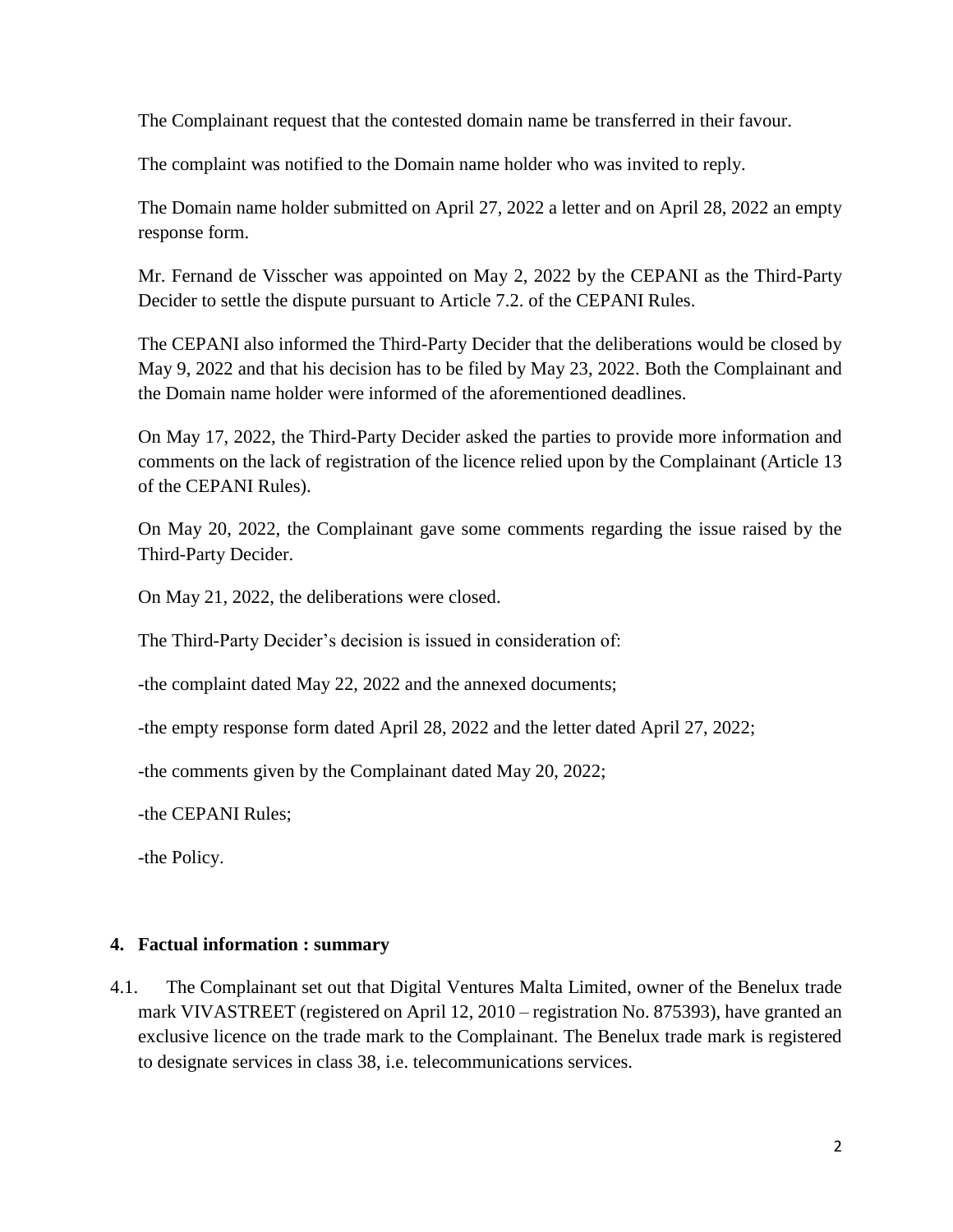The Complainant also set out they operate a website that is a reference worldwide and that their domain name (vivastreet.be) dates back to December 7, 2004, and their trade mark (VIVASTREET) to at least 2010.

4.2. The Domain name holder sets out that she is the owner of an EU trade mark "VIVAMODEL" registered on February 19, 2019. The European Union trade mark is registered to designate services in class 38, i.e. telecommunications services.

She also sets out that she has registered the contested domain name VIVAMODEL.be and has been the holder since April 12, 2019.

# **5. Position of the parties**

## *6.1. Position of the Complainant*

The Complainant argue in their complaint that the conditions of Art. 10.b.1. of the Policy are met since:

- the domain name is identical or confusingly similar to a trade mark in which the Complainant has rights;
- the Domain name holder has no rights or legitimate interests in the domain name; and
- the domain name was registered or is being used in bad faith.

As a result, the Complainant request that the domain name VIVAMODEL.be be transferred to the Complainant.

## *6.2. Position of the Domain name holder*

An empty response form was received from the Domain name holder with respect with this proceeding.

In a letter dated April 27, 2022, the Domain name holder argues that she has registered the trade mark VIVAMODEL as well as the domain name VIVAMODEL.be.

The Domain name holder asks that the request for the transfer of the domain name VIVAMODEL.be to the Complainant be dismissed.

## **6. Discussion and findings**

6.1. Pursuant to Art. 10.b.1. of the Policy, the Complainant have to assert and to prove that: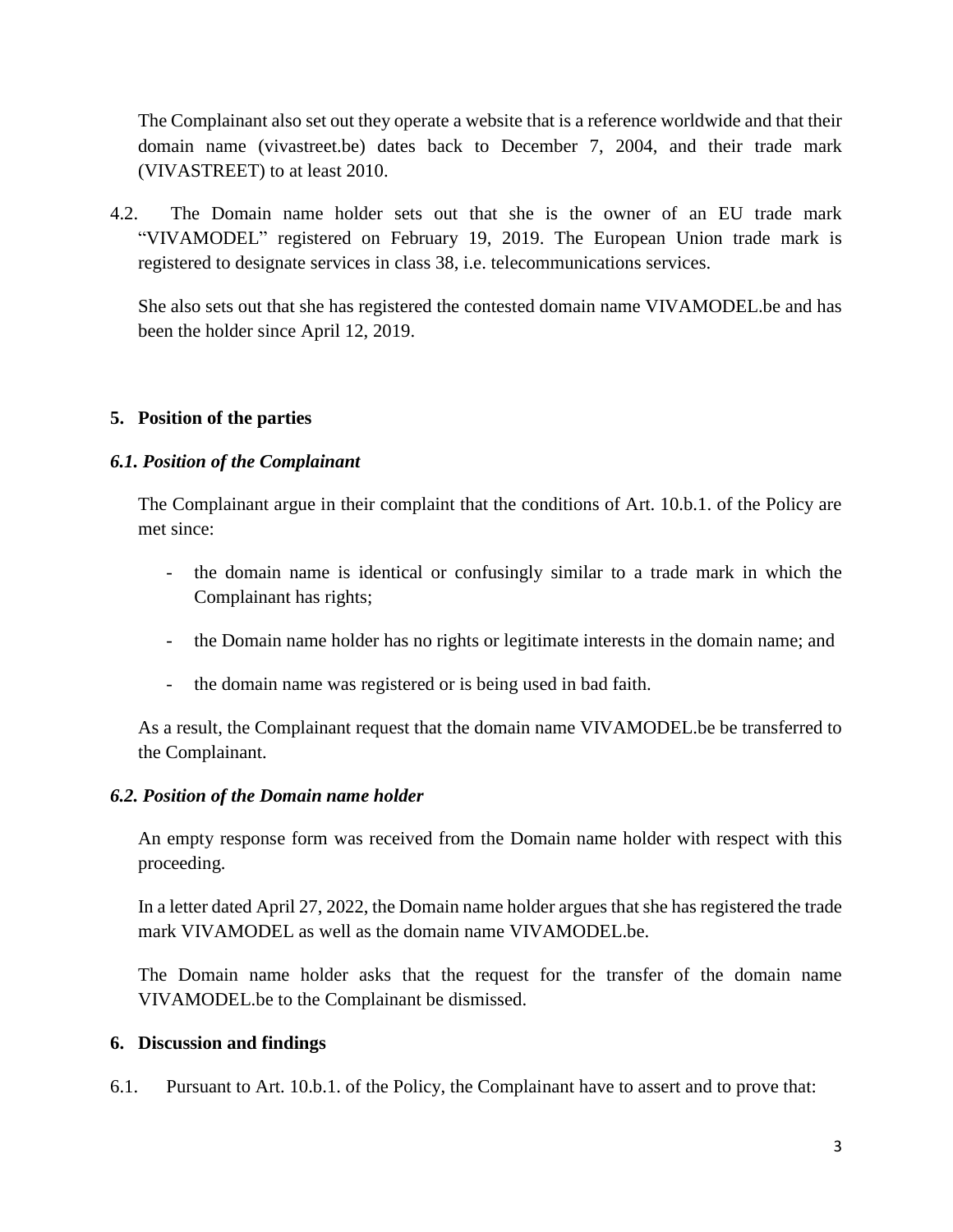*i) "the Registrant's domain name is identical or confusingly similar to a trade mark, a trade name, a registered name or a company name, a geographical designation, a name of origin, a designation of source, a personal name or name of a geographical entity in which the Complainant has rights; and*

- *ii) the Registrant has no rights or legitimate interests in the domain name; and*
- *iii) the Registrant's domain name has been registered or is being used in bad faith."*

### *(i) Preliminary issue*

- 6.2.1. The Complainant argue that the Third-Party Decider could not, of his own motion, raise the question of the registration of the licence, as he must limit his examination and decision to the arguments raised by the parties.
- 6.2.2. The Third-Party Decider is of the opinion that he, like any other judge, "is required to decide the dispute in accordance with the rules of law applicable to him. He is obliged to examine the legal nature of the facts and acts alleged by the parties and may, whatever the legal characterisation given by the parties, complete *ex officio* the grounds they have invoked, provided that he does not raise a dispute which the parties have excluded in their submissions, that he bases himself exclusively on elements which have been duly submitted to him, that he does not modify the subject matter of the claim and that he does not violate the parties' rights of defence" (Cass., 14 December 2012, C.12.0018.N). Moreover, only an explicit agreement allows the parties to bind the judge on a point of law or fact on which they intend to limit the debate (Cass., 9 May 2008, C.06.0641.F).
- 6.2.3. The Third-Party Decider could therefore, without violating the Rules, the Policy or the case law, ask the parties for their observations on a specific point, even not of public order.

## *(ii) "Is identical or confusingly similar to …"*

- 6.3.1. Pursuant to Article 10.b.1., i) of the Policy, the Complainant have to prove that the contested domain name is identical or confusingly similar to a trade mark, a trade name, a registered name or a company name, a geographical designation, a name of origin, a designation of source, a personal name or name of a geographical entity in which the Complainant have rights.
- 6.3.2. The Complainant allege to be the exclusive licensee of the Benelux trade mark "VIVASTREET", confusingly similar to the domain name VIVAMODEL.be.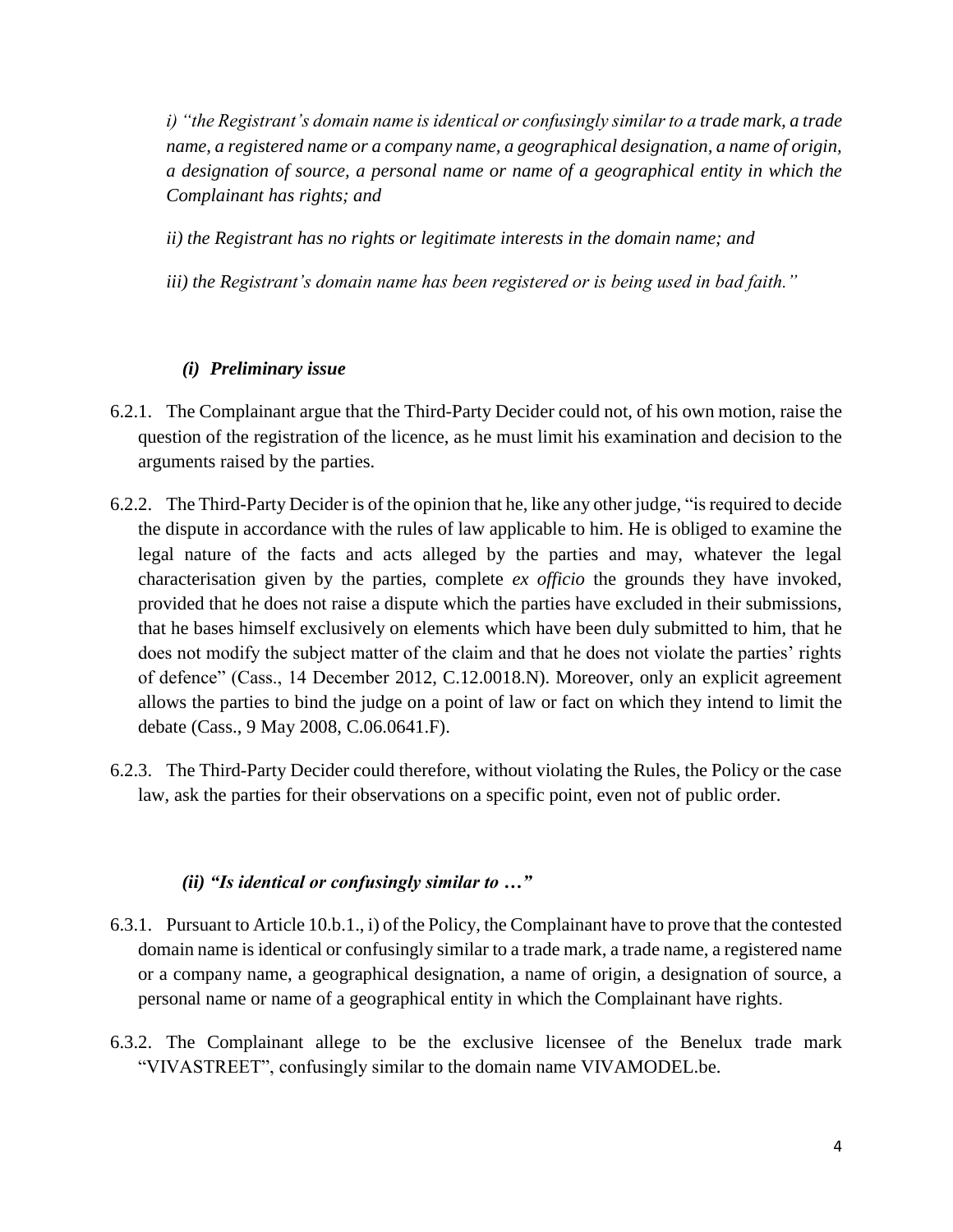The Benelux trade mark registration No. 875393 of the word mark VIVASTREET was filed on January 15, 2010 and registered on April 12, 2010 (see annex 2 of the complaint). That trade mark is registered to designate services in class 38.

6.3.3. The wording of Article 10.b.1., i) of the Policy does not specify the kind of rights the Complainant should have in the trade mark.

First, the Complainant produce a letter dated March 14, 2022 from the trade mark owner referring to a licence between Digital Ventures Malta Limited (the trade mark owner) and DV International Limited (the Complainant), entered into force on November 1, 2018. Said letter confirms that the licensor supports the complaint (see annex 3 of the complaint).Various WIPO rulings support the view that a licensee may bring proceedings for infringement of a trade mark only if its owner consents thereto (see *inter alia*: WIPO, D2003-0942, "HQUK Limited v. Head Quarters"; WIPO, D2008-1859, "NA PALI SAS v. BWI Domains, Domain Manager").

In addition, according to Article 2.32.4.,  $1<sup>st</sup>$  sentence, of the Benelux Convention on Intellectual Property, the licensee's right to bring proceedings for infringement of a trade mark is subject to the trade mark owner's consent.

Second, the Complainant argue that the lack of registration of the licence should not prevent them from acting to protect their rights. This is accepted.

The Court of justice of the European Union stated that a "licensee may bring proceedings alleging infringement of a Community trade mark which is the subject of the licence, although that licence has not been entered in the Register", with the view that the non-opposability of non-registered licence is only to protect "third parties who have, or are likely to have, rights in the Community trade mark" (Case C-163/15 of February 4, 2016, points 20 and 26).

Therefore, the Complainant have proved that they have rights in the VIVASTREET trade mark for the purpose of the Policy.

6.3.4. The trade mark is not identical to the contested domain name. Nevertheless, for the first requirement to be met, it is sufficient that the domain name is confusingly similar to the trade mark.

First and according to a constant case law, the country code top-level domain (ccTLD) ".be" will be disregarded in verifying the identity or similarity between the earlier rights of the Complainant and the contested domain name.

Second, in cases where at least a dominant feature of the relevant trade mark is recognizable in a domain name, the domain name will normally be considered confusingly similar to that trade mark (see *inter alia*: WIPO, D2017-1112, "Tonino Lamborghini s.p.a. Mr. Tonino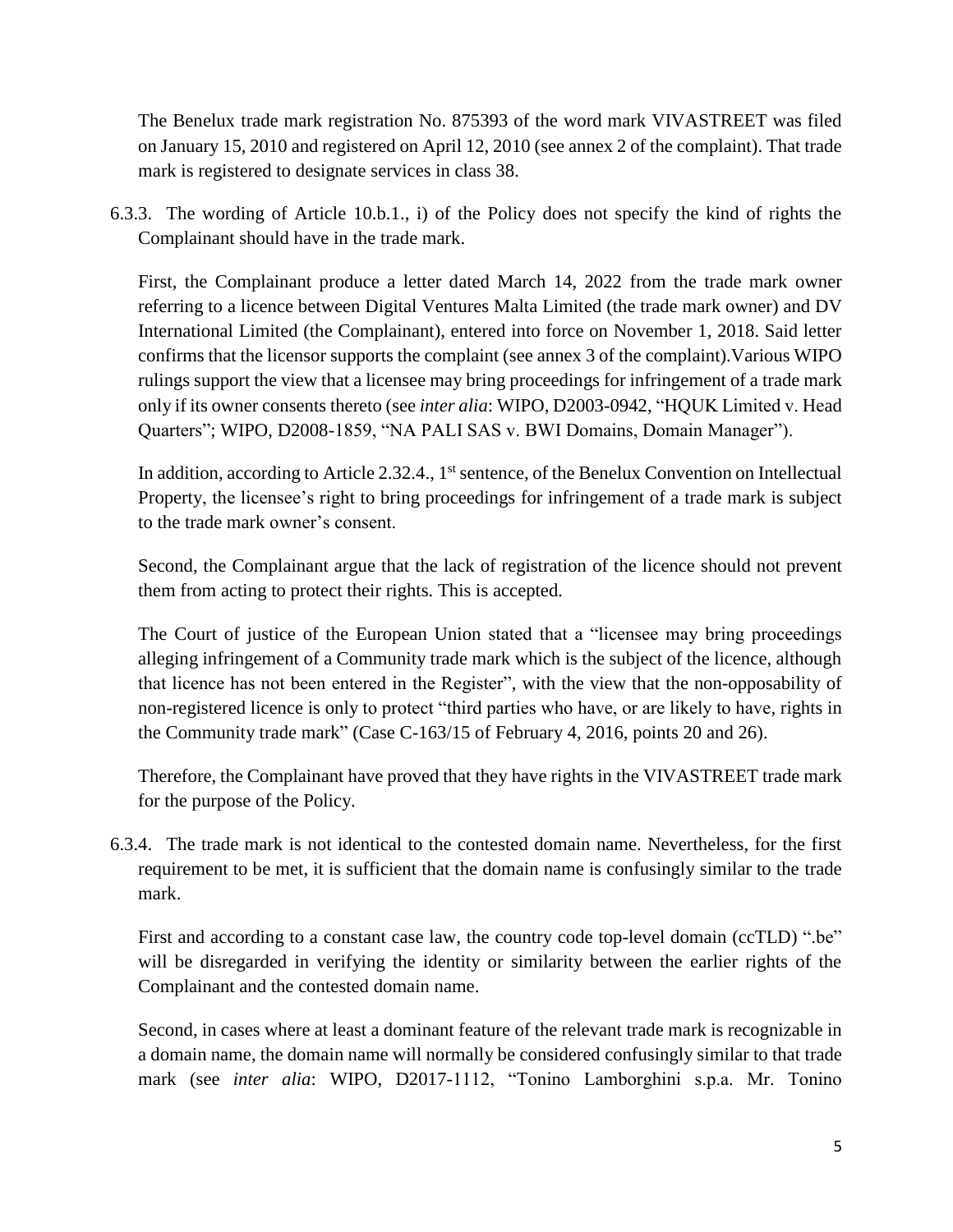Lamborghini v. Samvel R Yusufiants; WIPO, D2010-1071, "RapidShare AG, Christian Schmid v. Protected Domain Services/Dmytro Gerasymenko").

In the Third-Party Decider's view, the first verbal element "VIVA" is the dominant element of the trade mark. The contested domain name exactly replicates it.

Third, the replacement of a generic and basic term "street" with an equally generic and basic term like "model" does not eliminate the risk of confusion.

6.3.5. The contested domain name is confusingly similar to above-mentioned Complainant's relevant earlier rights.

The first requirement is thus met.

# *(iii) Rights and legitimate interests of the Domain name holder*

- 6.4.1. Pursuant to Article 10.b.1., ii) of the Policy, the Complainant have to prove that the Domain name holder has no rights or legitimate interests in the contested domain name.
- 6.4.2. The Complainant state that the Domain name holder lacks rights and legitimate interests in the contested domain name due to the existence of prior rights belonging to the Complainant, to the fact that the Domain name holder should have been aware of the existence of the Complainant given the obvious anteriority and reputation of their trade mark, to the fact that the Domain name holder has no authorization from the Complainant to use the protected name "VIVASTREET" and to the fact that the Domain name holder registered the domain name to host a website that looks very similar to the Complainant's website.
- 6.4.3. The Domain name holder submitted a letter and alleges having rights and legitimate interests in the contested domain name because of the existence of her EU trade mark VIVAMODEL, registered February 19, 2019.
- 6.4.4. Considering the difficulty of proving a negative fact ("*negative non sunt probanda*"), the burden of proof that the Domain name holder has no right or legitimate interest to the contested domain name is considered to be satisfied when taking into account all the facts of the case, the Complainant can credibly state that they are unaware of any reason or circumstance which could be indicative of such right or legitimate interest (see *inter alia*: WIPO, D2001-1020, "pokemonplanet.com"; CEPANI, 444145, "Disney-store.be"; CEPANI, 444140, "meguiarsshop.be").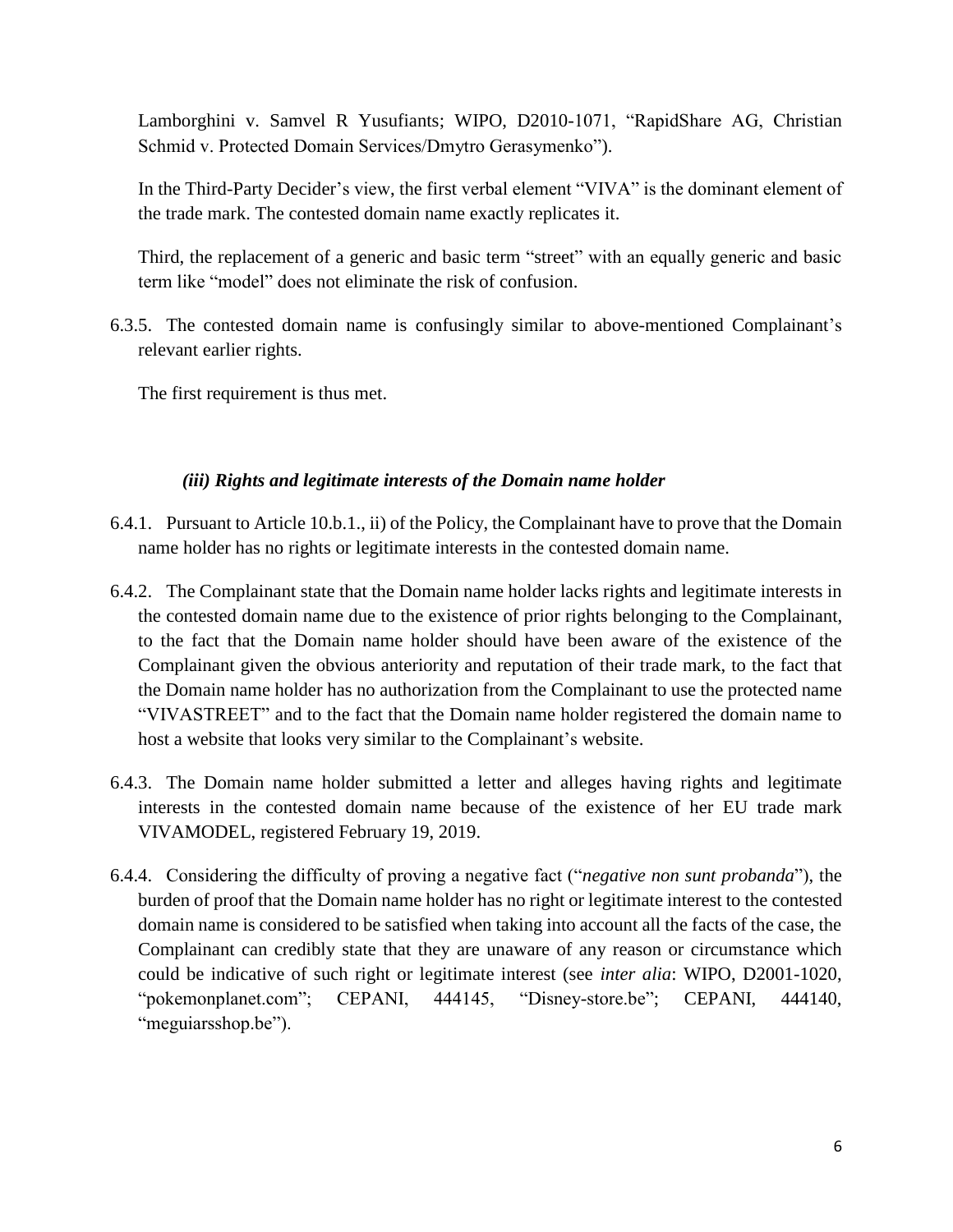There is in this case no apparent reason or circumstance indicative of such right or legitimate interest. The burden to prove that there is a right or legitimate interest in the domain name therefore shifts to the Domain name holder.

The Domain name holder did not file any detailed or substantive response to the complaint and did not submit any fact or argument supporting her rights or legitimate interests before having the contested domain name registered on April 12, 2019 and her trade mark on February 19, 2019. Such registrations long after the Complainant's trade mark and domain name registrations do not suffice as such to evidence a right or legitimate interest in the use of the contested domain name. Therefore, the statement of the Complainant is deemed to be sufficient to determine the lack of rights and legitimate interests (CEPANI, 444137, "sddebouchage.be"; CEPANI, 444130, "charlottetilbury.be").

6.4.5. It results from the above that the Domain name holder has no rights or legitimate interests in the contested domain name.

### *(iv) Registered or used in bad faith*

6.5.1. According to Article 10.b.1., iii) of the Policy, the Complainant have to prove that the Domain name has been registered or is being used in bad faith.

Article 10.b.2. of the Policy enunciates some circumstances allowing to demonstrate bad faith registration or use of a domain name.

6.5.2. The Complainant allege that the contested domain name was registered but is also being used in bad faith.

According to the Complainant, the Domain name holder designed her website to resemble to the Complainant's website as closely as possible (see annex 5 of the complaint) and the Domain name holder impersonated the Complainant in her privacy policy (see annex 6 of the complaint).

The Complainant also allege that the usurpation in bad faith creates legal and reputational risks for the Complainant as there is no control of the profiles, and that the objective of the website is fraud, or at least traffic diversion.

- 6.5.3. The Domain name holder did not submit any response on this issue either.
- 6.5.4. It should first be noted that the notion of bad faith is a broad notion and that in CEPANI case law, it is sufficient that the domain name has been registered in bad faith or is being used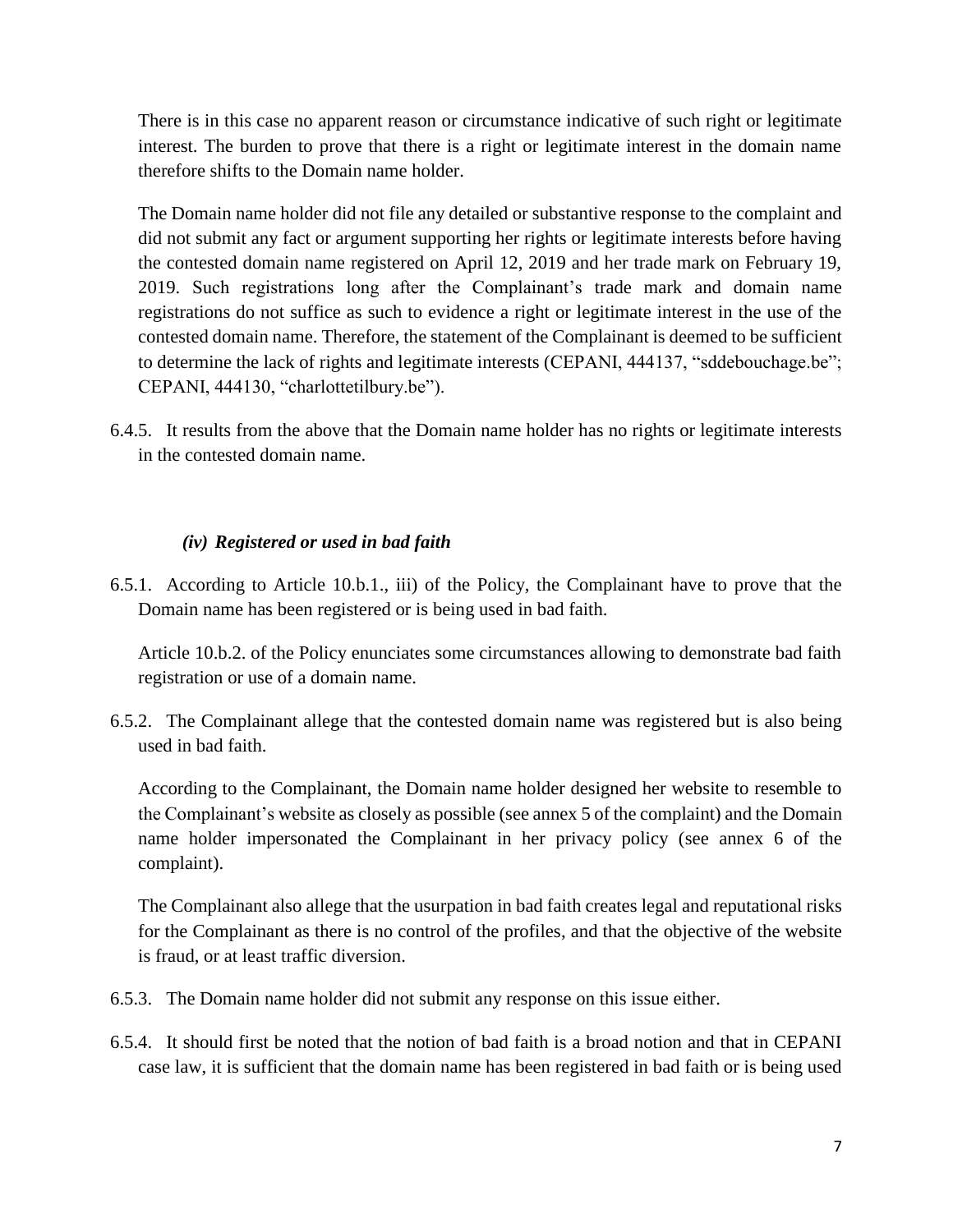in bad faith, these two criteria being alternative conditions (CEPANI, 444147, "sddebouchages.be and sddebouchages.be").

6.5.5. Bad faith can be proven by any reasonable means, including presumptions and circumstances that indicate, with a reasonable degree of certainty, that the Domain name holder knew, or should have known, the Complainant's prior rights and that the Domain name holder nevertheless registered the domain name (see *inter alia*: CEPANI, 444150, "sddeboucheur.be and sd-deboucheur.be").

The list of circumstances demonstrating bad faith registration or use of a domain name under Art. 10.b.2. of the Policy is merely illustrative and should therefore not be regarded as exhaustive (see *inter alia*: CEPANI, 444127, "anantara.be").

Bad faith is construed as the knowledge (proven as having been actual or having taken place with a reasonable certainty of evidence in the circumstances) by the Domain name holder that the Complainant enjoyed a factual or legal situation previous to, and conflicting with, the litigious registration or use (CEPANI, 44436, "bollore-logistics.be").

6.5.6. The Domain name holder must most probably have been aware of the Complainant's rights in the VIVASTREET trade mark when it registered the contested domain name (see *inter alia*: WIPO, D2009-0323, "F. Hoffmann-La Roche AG v. P. Martin", WIPO, D2010-1071, "RapidShare AG, Chritsian Schmid v. Protected Domain Services/Dmytro Gerasymenko"), while the Complainant have never granted her any trade mark licence or similar authorisation to use the trade mark and the Domain name holder uses the Complainant's name and address in her privacy policy (see annex 6 of the complaint).

These circumstances further indicate that the Domain name holder uses the domain name to intentionally attract, for commercial gain, Internet users to her website by creating a likelihood of confusion with Complainant's trade mark and website (impersonation is an aggravating circumstance).

6.5.7. Considering the above, the Third-Party Decider is of the opinion that the domain name has been registered and is being used in bad faith.

## **7. Decision**

Consequently, the Third-Party Decider hereby:

- rules that the complaint is founded;